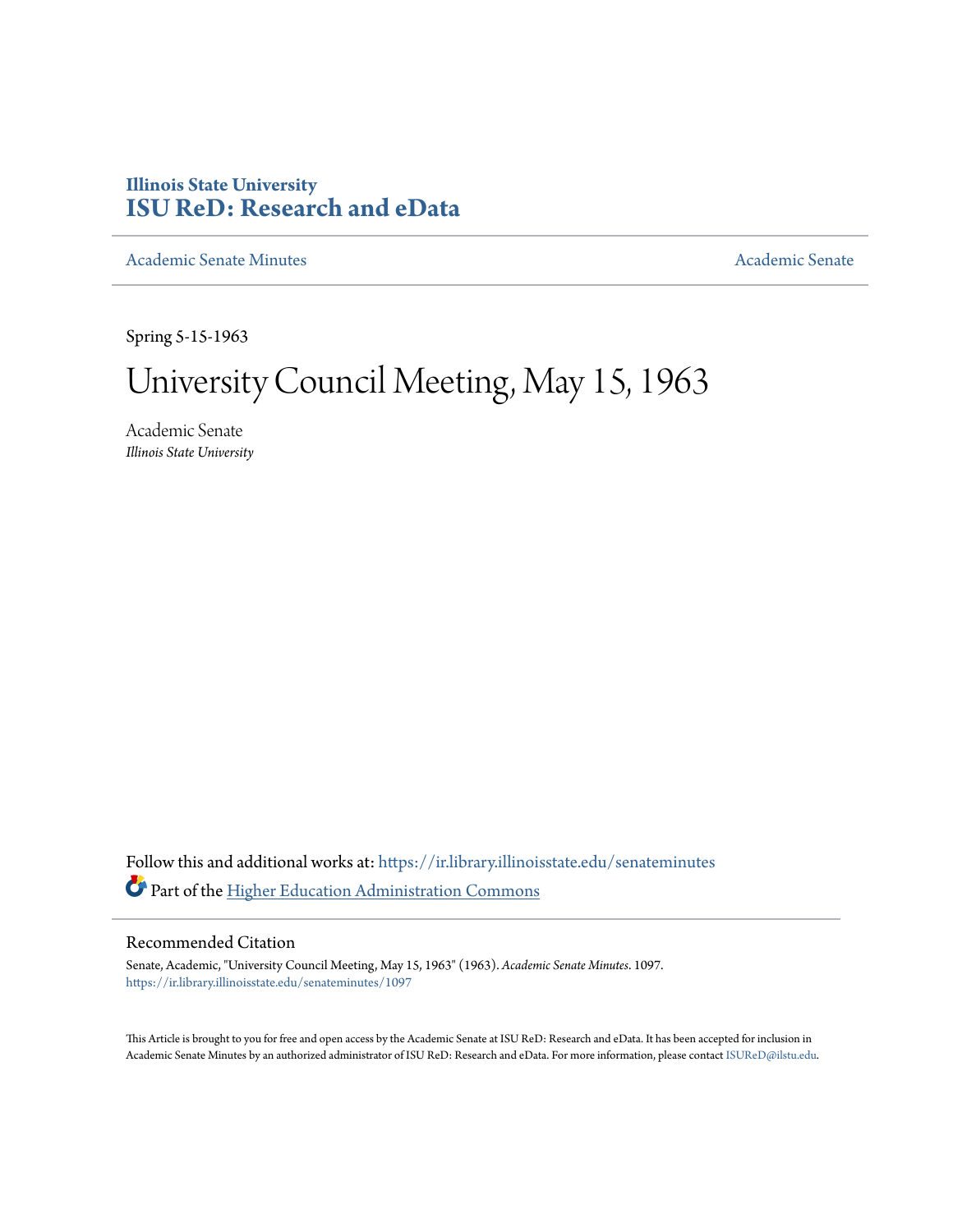## MINUTES OF THE UNIVERSITY COUNCIL (Not Approved by the Council)

DATE: May 15, 1963

MEMBERS PRESENT Robert Bone Lynn Brown Arley Gillett DeVerne Dalluge· Warren Harden Arlan Helgeson Eric Johnson Arthur Larsen

Lewis Legg Frank Philpot Don Prince Elizabeth Russell Ralph Smith John Trotter Charles White

#### APPROVAL OF MINUTES

The minutes of the April 24, 1963 meeting of the University Council were accepted as distributed to the faculty.

#### ELECTION OF MEMBER TO APT COMMITTEE

The following names were submitted by the executive committee as nominees for the University APT Committee: Marjorie Ellis, Mary Serra, Ruth Yates. In addition to the above names, the council nominated the following people: Stanley Rives, Warren Harden, Elizabeth Russell, and Mark Plummer. Ruth Yates was elected.

#### ELECTION OF MEMBER TO BUDGET COMMITTEE

The following names were submitted by the executive committee: Mary McMullan, Helen Nance, Doug Poe, and Ken Retzer. The following people were also presented for nomination by the council: Dorothy Eckelman, Vernon Pohlman, Elizabeth Russell, Stanley Shuman, and Margaret Jones. Mary McMullan's name was withdrawn when it was brought to the attention of the council that she would be leaving at the end of this year.<br>Doug Poe and Elizabeth Russell were elected.

#### UNIVERSITY UNION BOARD

The name of Charles Gray was submitted by the executive committee. In addition, the following nominations were made by the council: David Sweet and George Barford. Charles Gray was elected.

### JOINT FACULTY POLICY COMMITTEE

The following names were submitted by the executive committee for the Joint Faculty Policy Committee of the Teachers College Board Universities: John Johnston, Blossom Johnson, and Claude Dillinger. In addition to the above names, the following were submitted by the council: Carl Dallinger, Stan Rives. Claude Dillinger was elected.

## REPORT OF ELECTION COMMITTEE ON DELEGATES AND ALTERNATES TO THE CENTRAL DIVISION OF THE IEA

Chairman Gillett reported that the following people were elected IEA delegates and alternates: DELEGATES; Mary Arnold, John Carlock, Theodore Almy, Louise Farmer, and Ruth Cole. ALTERNATES: Francis B. Belshe, DeVerne Dalluge, Ben C. Hubbard, Robert Brome, Rose B. Beuhler, Frances Alexander, William Frinsko, Harold Gibson, Charles Gray, Henry Hermanowicz, Elden Lichty, William Lueck, Faye Mansfield, Ernest Olson, Vernon Replogle, and Ethel Stein.

It was moved by Arley Gillett that the report be accepted and seconded by President Bone. Motion carried.

 $No. 3$